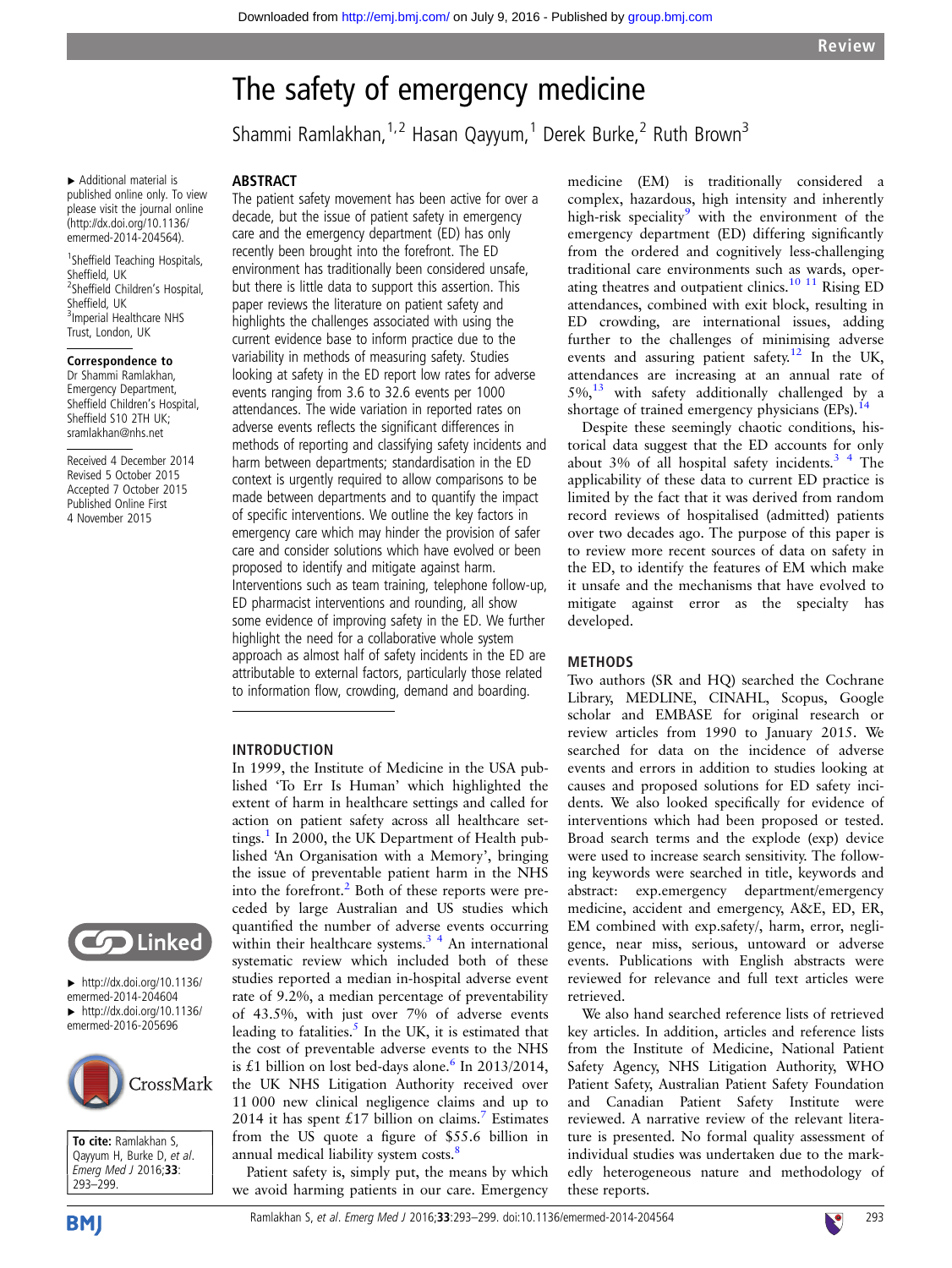## <span id="page-1-0"></span>Review

### WHICH FEATURES OF EM IMPACTS ON SAFETY?

Most patient safety incidents are caused by a series of individual factors contributing to a chain of events leading to the incident. It is important to understand and appreciate how each contributing factor is related to the final event, even if individual factors may seem insignificant when looked at in isolation. Methods such as root cause analysis (see online supplementary appendix 1) can identify contributory factors and themes leading to safety incidents; these factors may be classified gener-ically<sup>[15](#page-5-0)</sup> or in an ED-specific context.<sup>[16](#page-5-0)</sup>

Adverse events related to missed diagnosis, for example, are typically the result of failures in the diagnostic process and are usually due to several contributory factors.<sup>[17](#page-5-0)</sup> Given the uniquely complex nature and high-risk $9$  operating characteristics of EM, combined with often incomplete patient information, it is not difficult to appreciate how these make the speciality one which may be described as prone to error.<sup>[18](#page-5-0)</sup> Although there have been no studies which identify specific features of the ED which make it particularly susceptible to error, several authors have described common factors which intuitively make errors more likely to occur when compared with other care settings.<sup>19</sup> <sup>20</sup> Some of these factors are common to other non-medical settings—the similarities to the aviation industry being commonly cited.<sup>[21 22](#page-5-0)</sup> Table 1 summarises the factors that have been suggested in the literature and solutions that have been proposed or trialled to address them.

To the outsider, the ED can appear to be a chaotic and stressful environment, particularly in the context of patient safety. It is constantly in a state of flux, with inconsistent patient flows and widely variable patient acuity. $27$  Patients may move between several locations during a single episode, for example, from the waiting room to a cubicle, radiology and observation unit all in the space of a few hours. ED staff shifts often overlap, so a number of healthcare providers may interact with a patient during an attendance with multiple handoffs. In addition, visitors, ambulance staff and transient ED and inpatient clinicians are often present in the main ED at any given time. Strong team-working, high physician accessibility and flexible task

allocation have naturally evolved in EDs to adapt to the unpredictability and variability in demand and working environment. Teamwork training has been shown to reduce  $\text{errors}^{24}$  $\text{errors}^{24}$  $\text{errors}^{24}$  but the demands placed on staffing EDs mean that clinician team members are often unfamiliar with each other.<sup>[28](#page-6-0)</sup> Relatively fixed additional specialist staff can impact on safety, for example, pharmacists working in the ED are associated with a reduction in medication incidents.<sup>[25](#page-6-0)</sup>

ED patients are mainly high acuity, and this is associated with a higher incidence of safety incidents.<sup>[4 23](#page-5-0)</sup> Undifferentiated or non-specific patient presentations as well as atypical symptoms make the diagnostic process particularly challenging. An increase in non-urgent use of the ED also contributes to the likelihood of error as it contributes to the increasing volume of attendances and increases the demand on fixed resources, thereby reducing the time available per patient encounter overall.<sup>29</sup>

Information gaps are common in patients presenting as emergencies, as primary care, nursing home or inpatient notes are often unavailable on presentation.[30 31](#page-6-0) This uncertainty, coupled with the time limits for assessment and decisionmaking, increases the likelihood of error, as often clinicians only have a fraction of the history on which to base decisions.<sup>[10](#page-5-0)</sup> System-wide integrated patient information have been proposed as a solution; however, these have only been implemented in few settings.

EPs often simultaneously deal with a multiplicity of tasks and often manage several patients of varying acuity at the same time as supervising the delivery of patient care by more junior staff. Along with high patient volumes, time pressures and cognitive load, the huge number of decisions a EP needs to make during a shift leads to a high likelihood of error occurring.<sup>[18](#page-5-0)</sup>

Handoffs are recognised as a potential hazard $32$  with the care of an individual patient potentially involving several handoffs due to crowding and prolonged ED length of stay (LOS). Interruptions are common in the ED and may lead to increased risk to patients.[33 34](#page-6-0) Combined with workload stress, this can cause a breakdown in safety and risk management

|                  | Features that challenge patient safety                                                                                                                                                                                                                | Features that mitigate or may improve safety                                                                                                                                                                                                                                             |
|------------------|-------------------------------------------------------------------------------------------------------------------------------------------------------------------------------------------------------------------------------------------------------|------------------------------------------------------------------------------------------------------------------------------------------------------------------------------------------------------------------------------------------------------------------------------------------|
| Patient          | High acuity<br>Undifferentiated<br>Non-specific complaints<br>Incomplete clinical information<br>Altered mental status<br>Communication/language barriers ED usage for non-urgent problems                                                            | Triage, senior front door assessment and early warning scores/triggers<br>Use of system-wide electronic clinical records/alerts<br>Standard clinical quidelines<br>Telephone follow-up*23                                                                                                |
| <b>Providers</b> | Lack of experience<br>Temporary staff<br>Suboptimal supervision of complex and changing teams<br>Shift work<br>Multiple provider interactions and handoffs in a patient episode<br>Dependence on external providers<br>Lack of feedback and follow-up | Evolved induction programmes for temporary staff<br>Strong teamwork, $x^{24}$ adaptability and accessibility across professional groups<br>Senior sign off<br>Pharmacist-led medication reconciliation*25<br>Minimum nursing staff ratios<br>Multi-speciality meetings and open feedback |
| Environment      | Crowding<br><b>Boarding</b><br>Influx/changing rapidly                                                                                                                                                                                                | Flexible staff allocation matched to demand<br>Information and communication technology support and tracking systems<br>ED observation/inpatient units                                                                                                                                   |
| Task             | Interruptions<br>Cognitive overload<br>Time pressure<br>Handovers of care                                                                                                                                                                             | Rounding <sup>*26</sup><br>Systematic handoff<br>Removal of unnecessary interruptions<br>Safety culture                                                                                                                                                                                  |

Table 1 Features of the emergency department (ED) that impact on safety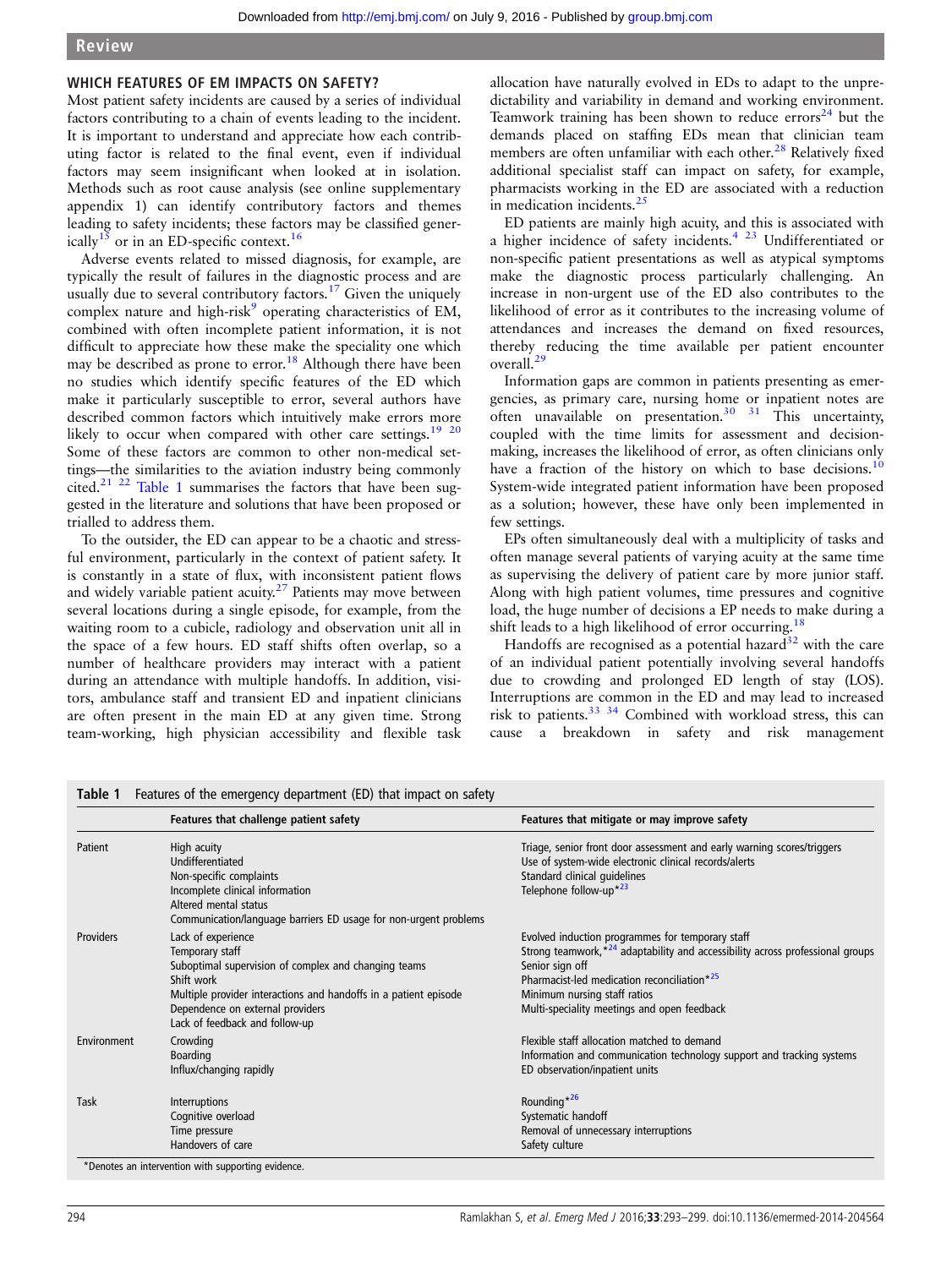mechanisms.<sup>35</sup> Finally, shift work and resulting sleep deprivation have been shown to lead to cognitive impairment related to disruption of normal circadian rhythms. $27$  Interventions using electronic tools $36$  to assist with handoffs and reduce cognitive load have been proposed. Professional societies have also recognised the importance of improved working conditions in sustaining EPs careers and in safety.<sup>37</sup>

Many EDs are staffed predominantly by training grade physicians with a range of levels of experience. Increasingly, staff shortages mean that the use of temporary short-term staff is common in some settings. Staff inexperience is thought to be associated with preventable error. $4\overline{18}$  Most emergencies are relatively rare; therefore, exposure and practice is accumulated over a longer period than more routine and common conditions. The quality of an ED clinician's decision-making is correlated with experience but the high workload and increasing dependence on few trained EPs to deliver the majority of care means that clinical supervision of inexperienced staff may be compromised. Enhanced supervision of trainees is unsurprisingly associated with better patient safety outcomes.<sup>38</sup> Comprehensive induction of clinical staff is well established in EDs and this has intuitively led to similar but abbreviated systems of induction for locum staff. Many departments have developed standard guidelines as well as safety net mechanisms for high-risk presentations, with interventions such as telephone follow-up[23](#page-5-0) and trainee feedback shown to reduce adverse incidents.

The demands on the ED have no upper limit, and it has been described as being 'infinitely expansible'. [10](#page-5-0) Crowding has become a universal problem faced by EDs and is one manifestation of increased demands placed on the whole healthcare system. ED crowding has been shown to be associated with increased inpatient mortality, unplanned returns and preventable errors. $39-42$  $39-42$  Boarding of admitted patients in the ED has been well described and is associated with an increase in safety incidents. $43-45$  $43-45$  EDs are dependent on the efficiency of other parts of the healthcare system for their efficient functioning. The ability to arrange follow-up in primary care, access investigations or admit patients is reliant on other providers and mostly out of the control of EPs. This lack of control can make transfer of care problematic, and cause delays in ongoing care with an increase in the risks involved. ED-based solutions such as regular clinical rounds<sup>26</sup> may reduce the risk of adverse incidents. However most solutions to crowding and boarding are system-based, with economic incentives along with bed occu-pancy and demand management the commonly used methods.<sup>[44](#page-6-0)</sup> Observation units have been widely used to address issues with crowding and access block, but there is no evidence that they improve safety.[46](#page-6-0) Time targets which focus on the ED in isolation have similarly failed to demonstrate an improvement in patient safety.<sup>[47](#page-6-0)</sup>

Handover and referral in particular has been shown to be a particular area for potential safety incidents.<sup>48 49</sup> Paradoxically, the relative dependence on other providers also results in a lack of feedback on the outcomes of ED care which compromises learning, adoption and maintenance of safety practices and skills.<sup>[50](#page-6-0)</sup> Structured handover<sup>[51](#page-6-0)</sup> and educational interventions<sup>48</sup> to improve care transitions have been proposed to minimise safety risks associated with these transitions. Mandatory routine follow-up of patients by trainee EPs is common in some EM training programmes, but this is not universal.

Given the range of factors identified which impact on ED safety and the demonstrated variability in measures reported in the published literature, it would seem to follow that additional

measures which reflect contributory factors may provide more useful information on ED safety than is currently available. Professional societies, such as the UK Royal College of Emergency Medicine, have developed safety toolkits which set about to describe the structures, processes and skills which characterise a 'safe'  $ED<sub>2</sub><sup>52</sup>$  $ED<sub>2</sub><sup>52</sup>$  $ED<sub>2</sub><sup>52</sup>$  with metrics such as missed diagnosis rate, staff vacancy rates, information and communication technology system reliability and occupancy/boarding rates proposed to provide objective measures of ED safety. Regulatory bodies such as the US Joint Commission and Centres for Medicare and Medicaid Services have used measures such as notes availability, LOS and evaluation times in a similar way. $53$  In many cases, however, quality standards and indicators are used as surrogate measures of safety. For example, in the  $UK<sup>54</sup>$  $UK<sup>54</sup>$  $UK<sup>54</sup>$  and USA, quality measures such as the aforementioned LOS, unplanned return visits and left without being seen (LWBS) rates have been used as markers of safety. Examination of the validity of these markers demonstrates that although LOS is associated with a higher risk of short-term adverse events, LWBS is not.<sup>[55](#page-6-0)</sup> Data suggest that less than 5% of all return visits are associated with a safety incident. More recently, LOS has been challenged as a safety metric<sup>[56](#page-6-0)</sup> underlining the need for a fuller understanding of indicators and potential high-impact interventions.

#### ERROR, HARM AND SAFETY INCIDENTS

Although the patient safety movement has been active for over a decade, there is still much variability in how information on incidents is captured, reported and classified. This is partly due to differences in how safety events are defined across different settings and countries and in the nomenclature surrounding patient safety. International consensus on the terms and classification of safety has been published, $57$  though many reports still use traditional terms. This variability in terminology and reporting methods makes comparing and aggregating data from across different systems challenging.

In the UK, patient safety terms have been further simplified to allow consistency [\(box 1](#page-3-0)).

Much of the ED patient safety literature has focussed on error, with the assumption that error intuitively leads to harm. However, it is increasingly recognised that strategies to improve patient safety should focus on preventing errors per se as well as on preventing adverse events. Not all errors occurring in the ED lead to harm and not all harm is due to errors. Studies have consistently demonstrated a much higher incidence of error in EDs than of actual adverse events related to these errors. $61-63$  In other words, the majority of ED errors do not result in an adverse event. This is reflected in the experience of the airline industry, where upwards of two-thirds of flights have reported errors but significant adverse events are rare.<sup>6</sup>

There is also the perspective that recognition of small recoverable errors is important in building resilience into systems, as they provide insight into where the boundaries of safe performance lies.<sup>65</sup> ED clinicians may make several small errors during a procedure or patient assessment, which have no negative outcome, but recognising such errors alerts them to the need to improve and to avoid more costly errors in the future.

Between 55% and 82% of adverse events occurring in the ED can be judged to be preventable or avoidable.<sup>[3](#page-5-0) [66](#page-6-0)</sup> This figure is higher than reports from other areas of clinical practice<sup>[3](#page-5-0) [67](#page-6-0)</sup> and supports the idea of EDs focussing and learning from safety incidents as well as from errors which may not have resulted in an adverse event. This approach relies on using reactive methods of analysis such as root cause analysis and significant event audit<sup>[58](#page-6-0)</sup> which facilitates the allocation of resources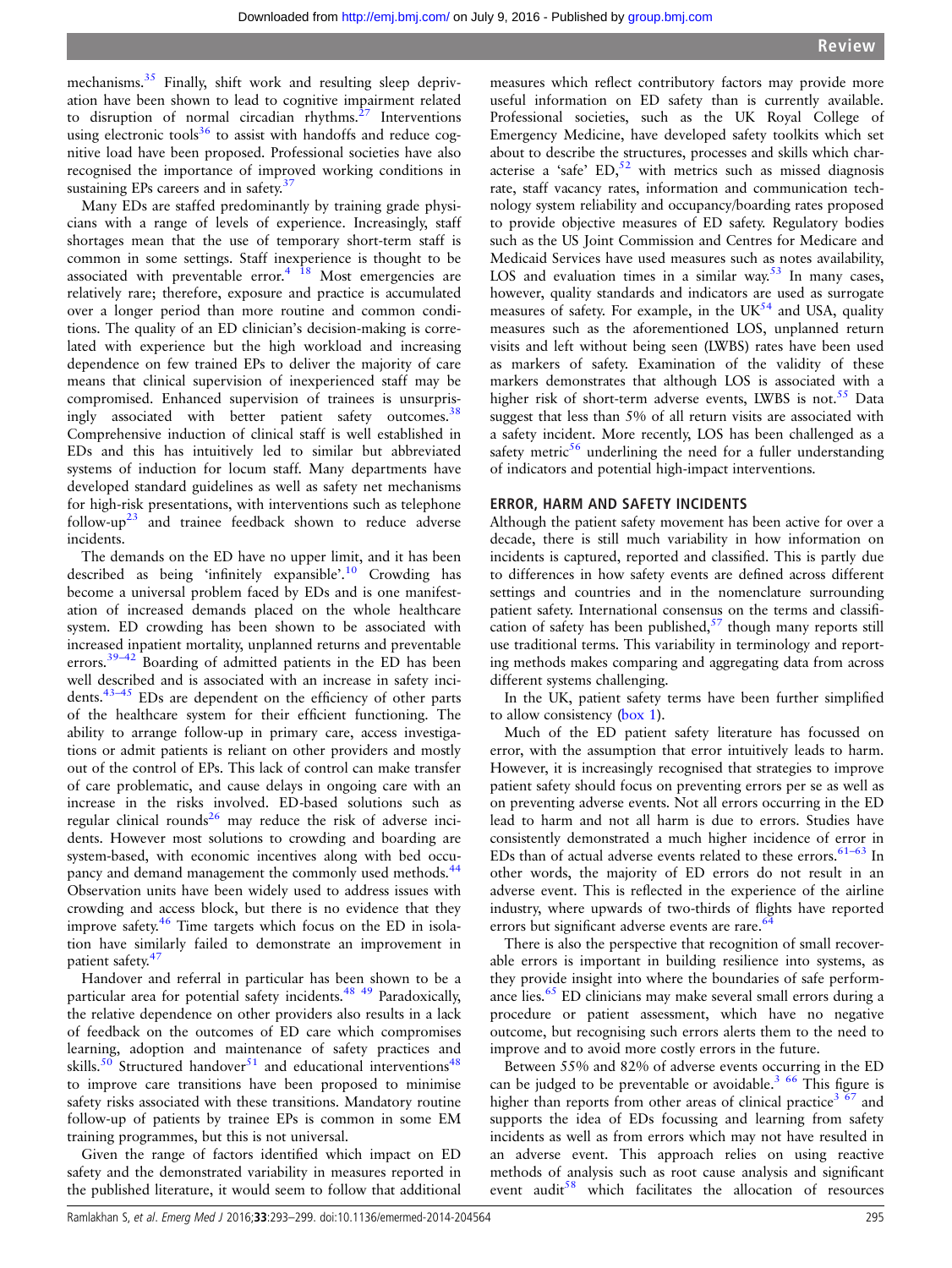# <span id="page-3-0"></span>Box 1 Patient safety definitions

Current recommended terms

- ▶ Patient safety-the identification, analysis and management of patient-related risks and incidents, in order to make patient care safer and minimise harm to patients.<sup>[58](#page-6-0)</sup>
- ▸ Patient safety incident—any unintended or unexpected incident(s) that could have or did lead to harm for one or more persons receiving healthcare.<sup>[58](#page-6-0)</sup>
- ▶ Never events—serious incidents that are wholly preventable as guidance or safety recommendations that provide strong systemic protective barriers (successful, reliable and comprehensive safeguards or remedies) are available and should have been implemented by all healthcare providers.<sup>[59](#page-6-0)</sup> The following terms have been largely superseded in the UK;

however, many studies still use them.

- ▶ Error—failure of a planned action to be completed as intended (error of execution) or use of a wrong plan to achieve an aim (error of planning); the accumulation or errors results in accidents.<sup>[1](#page-5-0)</sup>
- ▶ Adverse healthcare event—an event or omission arising during clinical care and causing physical or psychological injury to a patient.<sup>[60](#page-6-0)</sup> It is similar to the definition of Harm.
- ▸ Healthcare near miss—a situation in which an event or omission or a sequence of events or omissions, arising during clinical care fails to develop further, whether or not as a result of compensating action, thus preventing injury to a patient.<sup>[2](#page-5-0)</sup>

towards mitigating or preventing incidents assessed to be of the highest potentially preventable risk to patients. Proactive approaches such as failure mode and effect analysis are promoted by some authors as a means of preventing safety incidents identified by the evaluation of a process. $68$  These techniques tend to be resource-intensive and error-focussed but may identify some risks which are not revealed by reactive analysis. A summary of the above methods can be found in online supplementary appendix 1. Complementary data from other sources such as complaints, medicolegal or inquest cases may enhance understanding and identification of safety issues.<sup>[17](#page-5-0) [69](#page-6-0)</sup>

### HOW SAFE IS THE ED?

Published reports of the frequency of hospital errors and adverse events are summarised in table 2. Two of the studies compared the frequency of ED errors with other specialties and in these studies the frequency of errors in the ED was lower than in surgery, medicine or obstetrics and gynaecology.

However, these data were all derived from retrospective reviews of inpatient notes and thus only included those patients admitted from the ED. Events occurring in non-admitted patients, the majority of ED patients, were not analysed. Retrospective case analyses are also more likely to find errors; hindsight bias may overestimate the incidence of adverse events as the error may not have actually caused an adverse outcome. In addition, it may influence how the identified errors are attributed to the adverse outcome.<sup>[65](#page-6-0)</sup>

There have been several studies looking at the frequency and incidence of errors and adverse events in the undifferentiated ED patient population [\(table 3](#page-4-0)). The reported adverse event rates range from 0.36% to 3.26% of all ED attendances and 0.9% to 6% for discharged patients. Higher adverse event rates (4.1%–5%) have been demonstrated in higher risk conditions, in higher acuity areas and in higher triage categories.<sup>[23](#page-5-0)</sup> [70](#page-6-0) Adverse events were also more common in older patients,  $6170$ although this may be related to complexity and higher risk presentations.

Overall, the most common types of adverse events occurring in hospital inpatients were related to surgery and medication,<sup>[5](#page-5-0)</sup> while in the ED setting, adverse events related to diagnostic issues and suboptimal management plans<sup>[17](#page-5-0) 61 66</sup> <sup>70</sup> predominate.

The preceding data must be interpreted in the light of the challenges faced by investigators and clinicians measuring ED patient safety in deriving an accurate incident rate.<sup>[75](#page-6-0)</sup> Safety incidents in the ED are relatively uncommon occurrences even if errors are common. There are significant variations in how ED safety events are defined, identified and classified, with several studies using non-standard methods of case finding and with individual interpretation of outcomes and contributory factors. Most of the reported ED studies used a range of prospective methodologies to derive safety incident rates even though retrospective notes analyses may be well suited for determining such rates.<sup>[73](#page-6-0)</sup> Prospective studies can actively seek errors which may overestimate the likelihood of a safety incident resulting. In addition, less significant errors are more likely to be reported. For practical reasons, studies may only be carried out for a relatively short time or at intervals, hence there is a chance of missing important safety incidents.

Furthermore, most patient safety surveillance systems rely on self-reporting. It is recognised that incident reporting systems may be poor at identifying patient safety incidents, particularly those resulting in harm.<sup>[76](#page-6-0)</sup> The population at risk in the ED is relatively undefined and varies with age, acuity, presenting complaint and outcome, whether admitted or discharged. Some safety incidents may be attributed to the ED when they may have in fact involved other clinicians or external contributory

|  |  |  | Table 2 EM patient safety incidents as a proportion of all hospital incidents and in comparison to selected speciality groups |
|--|--|--|-------------------------------------------------------------------------------------------------------------------------------|
|  |  |  |                                                                                                                               |

| .<br>Fin banchi banch melacile as a biobordon of an hospital melaciles and in companison to sciected speciality groups |                    |                                          |                                                      |         |          |                |                     |                    |
|------------------------------------------------------------------------------------------------------------------------|--------------------|------------------------------------------|------------------------------------------------------|---------|----------|----------------|---------------------|--------------------|
| Study                                                                                                                  | Setting*           | Study design<br>(number of records)t     | Percentage of all adverse events by speciality group |         |          |                |                     |                    |
|                                                                                                                        |                    |                                          | <b>EM</b>                                            | Surgery | Medicine | <b>0&amp;G</b> | <b>Anaesthetics</b> | <b>Paediatrics</b> |
| Leape et $al4$<br>1991 USA                                                                                             | 51 Acute hospitals | Retrospective random<br>(30195)          | $2.9$ (in ED)                                        |         |          |                |                     |                    |
| Wilson et al <sup>3</sup><br>1995 Australia                                                                            | 28 Acute hospitals | Stratified random retrospective (14 184) | 1.5                                                  | 47      | 6.5      | 11.9           | 2.0                 | 2.1                |
| Thomas et al <sup>67</sup><br>2000 USA                                                                                 | 28 hospitals       | Stratified random retrospective (14 700) | 1.7 <sup>‡</sup>                                     | 46.1    | 23.2     | 15.9           | 0.7                 | 0.9                |

\*Psychiatric,<sup>[3](#page-5-0)4[67](#page-6-0)</sup> day-case,<sup>3</sup> rehabilitation and drug/alcohol treatment<sup>67</sup> excluded.<br>†Two-stage review. Nurses using 18-point<sup>34</sup> or 15-point<sup>67</sup> criteria, followed by review by one<sup>67</sup> or two doctors.

‡3% occurred in ED.

ED, emergency department; EM, emergency medicine; O&G, obstetrics and gynaecology.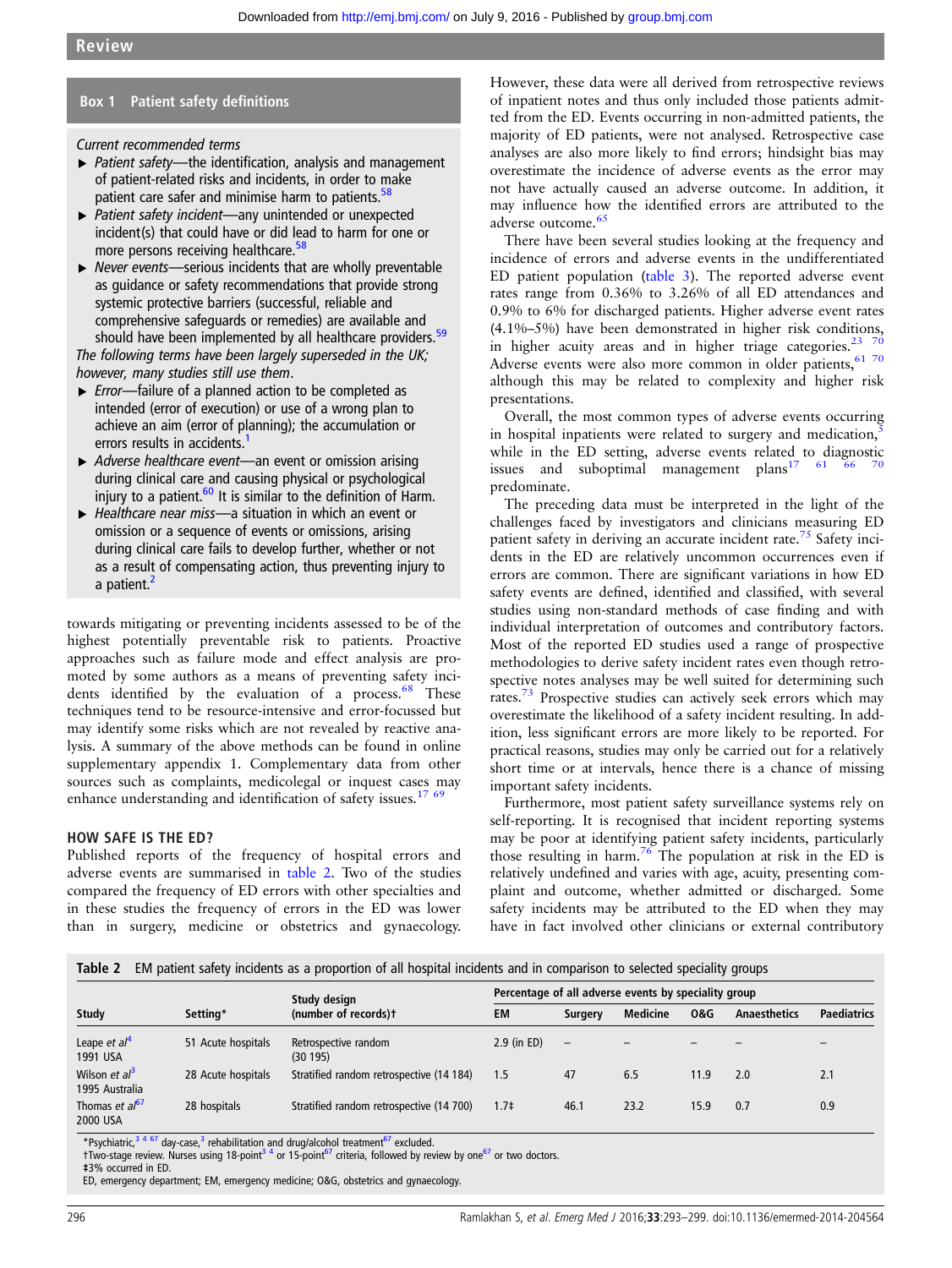#### <span id="page-4-0"></span>Table 3 Incidence of ED safety incidents

| Study                                                | <b>Setting</b>                                                                                                       | Number of patients)/records<br>(specific groups, if reported)                                                     | <b>Study design</b>                                                                                                                        | Criteria for safety incident                                                                                                                         | <b>Adverse event</b><br>rate $(\%)$<br>(95% CI, if<br>reported)               |
|------------------------------------------------------|----------------------------------------------------------------------------------------------------------------------|-------------------------------------------------------------------------------------------------------------------|--------------------------------------------------------------------------------------------------------------------------------------------|------------------------------------------------------------------------------------------------------------------------------------------------------|-------------------------------------------------------------------------------|
| Wolff and Bourke <sup>62</sup><br>2002 Australia     | Rural hospital                                                                                                       | 2575                                                                                                              | Retrospective notes review of all ED attendances<br>(3 months)                                                                             | 5-point screening criteria by risk manager and director<br>of emergency                                                                              | 3.26                                                                          |
| Fordyce et al <sup>61</sup> 2003<br><b>USA</b>       | Academic ED                                                                                                          | 1935                                                                                                              | Prospective observational study of all ED<br>attendances (1 week)                                                                          | Any incident meeting the definition of error or<br>adverse event <sup>1</sup>                                                                        | 0.36 (0.14 to 0.72)<br>(error rate 18)                                        |
| Chern et $al23$ 2005<br>Taiwan                       | <b>Tertiary ED</b>                                                                                                   | 4139 (566 high-risk adults)                                                                                       | Prospective before and after study of discharged<br>patients (50 alternate days)                                                           | Return visits with serious management error resulting<br>in death or admission $>3$ days                                                             | 0.9 (all discharged<br>patients)<br>4.1 (high-risk<br>discharged<br>patients) |
| Forster et al <sup>70</sup><br>2007<br>Canada        | Urban academic hospital                                                                                              | 399 (adults)                                                                                                      | Prospective observational study of discharged<br>patients (10 weeks). Telephone follow-up.                                                 | Experienced new or worsening symptoms; visited an<br>ED; readmitted to hospital or died.<br>Rated by two independent specialist physicians           | $6.0$ (4 to 9)<br>4.0 $(3 to 7)$<br>preventable                               |
| Hendrie et $a/63$ 2007<br>Australia                  | Tertiary academic urban ED                                                                                           | 3332 (62.3% of all patients<br>presenting during study period)                                                    | Prospective observational record review.<br>Methodology based on Wilson et $al^3$                                                          | Unintended injury or complication which resulted in<br>death, disability or prolonged stay/prolonged natural<br>history of disease                   | 1.26                                                                          |
| Thomas and<br>Mackway-Jones <sup>15</sup> 2008<br>UK | Two teaching and two district hospitals                                                                              | Total screened not reported                                                                                       | Mixed (interview and root cause analysis)<br>observational over six 1-week periods at each ED                                              | 'Critical incident'-an event that had 'actual or<br>potential harmful effects on the outcome of the<br>management of a patient or group of patients' | 1.19 to 1.59<br>(reported as a<br>range).                                     |
| Calder et $a/66$ 2010<br>Canada                      | Two tertiary EDs                                                                                                     | 503 (adults)                                                                                                      | Prospective cohort of adults treated in<br>resuscitation or observation area                                                               | 17-point flagged outcomes identified by notes review<br>or telephone. Rated by three independent EPs                                                 | 8.5 (8.1 to 8.9)<br>4.8 preventable<br>5.0 attributable to<br>ED care         |
| Hall et $al^{71}$<br>2010 USA                        | Tertiary urban academic ED                                                                                           | 487 (15% of all attendances)<br>sampled adult ED episodes                                                         | Prospective caregiver interviews to identify<br>'non-ideal' events over 15-week period.                                                    | 'Non-ideal' event. Two subsequent independent<br>assessments for harm                                                                                | 3.0                                                                           |
| Camargo et al <sup>72</sup><br>2012 USA              | 62 urban EDs                                                                                                         | 9821 records of patients with an<br>index condition-MI, asthma or<br>joint dislocation                            | Retrospective notes review of random patients<br>with index conditions over a 12-month period                                              | 18-point notes screening and then paired physician<br>review                                                                                         | 4.1 (3.7 to 4.5)<br>5.5 (5.0 to 5.9)<br>near misses                           |
| Kallberg et al <sup>69</sup><br>2013 Sweden          | All EDs ( $n=73$ ) for centrally collected<br>error and complaints data. 47 EDs for<br>local incident reporting data | 1 666 506 visits/year in 45 EDs<br>returning data)                                                                | Retrospective descriptive data analysis from four<br>regional and national registries managing<br>complaints and medical errors (for 2009) | Different criteria for complaints and error. Detail not<br>provided.                                                                                 | 0.45                                                                          |
| Calder et $al^{74}$<br>2015 Canada                   | Two tertiary EDs                                                                                                     | 923 returns of discharged patients<br>13 495 attendances in study<br>period.<br>Number of discharges not reported | Prospective cohort of returns within 7 days<br>identified by an electronic trigger tool. 5-week<br>period                                  | Adverse outcome<br>related to the care received during the index visit.<br>Screened by nurse and then by physician using<br>standardised scale       | 5.7 (4.4 to 7.4) of<br>all returns.<br>3.3 preventable                        |

ED, emergency department.

Downloaded from http://emj.bmj.com/ on July 9, 2016 - Published by group.bmj.com [group.bmj.com](http://group.bmj.com)on July 9, 2016 - Published by group.bmj.com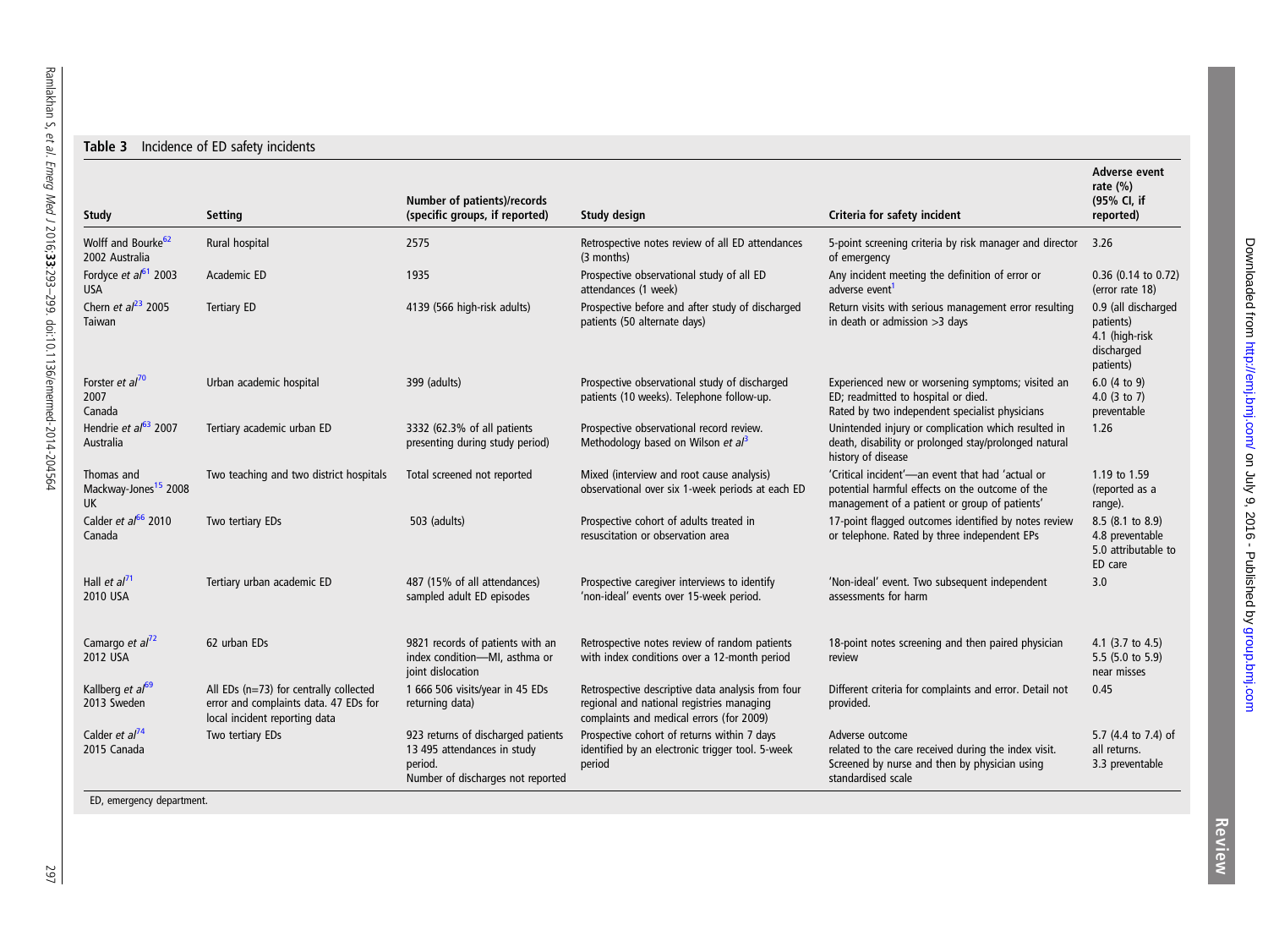#### <span id="page-5-0"></span>Table 4 UK costs attributable to negligence (1995 to 2014) $*^7$

| <b>Specialty</b>           | Number of<br>claims (%) | Cost of claims in £<br>(in thousands) (%) |
|----------------------------|-------------------------|-------------------------------------------|
| Obstetrics and Gynaecology | 37 528 (39.1)           | 7 995 414 (46.9)                          |
| Surgery                    | 18 132 (18.9)           | 3 742 480 (21.9)                          |
| Medicine                   | 17 479 (18.2)           | 2 685 261 (15.7)                          |
| <b>Emergency Medicinet</b> | 11 676 (12.2)           | 1 333 960 (7.8)                           |
| Psychiatry                 | 2483(2.6)               | 270 981 (1.6)                             |
| Anaesthesia                | 2111(2.2)               | 315 892 (1.9)                             |

\*Excludes claims below excess settled by individual hospitals.

†ED attendances in this period of approximately 300 million.

ED, emergency department.

factors. Studies suggest that only about half of safety incidents occurring in the ED are attributable to ED staff or processes.<sup>[67 77](#page-6-0)</sup> Finally, the time period from exposure to adverse event is difficult to specify or predict, although the majority become apparent within 3–10 days of discharge from the ED.<sup>23</sup> <sup>25</sup>

Although most routinely collected safety incident information is dependent on self-reporting, aggregated data may use complaints, inquests and legal proceedings to provide a fuller representation of safety. $78$  Medicolegal claims, in particular, can provide a rich source of information.<sup>17</sup> Analysis of health service negligence claims can provide some insight into EM claims compared with other specialities. EM accounts for 12.2% of all UK claims (table 4), which is almost identical to Australian public sector EM claims  $(12.1\%, 2008-2013).^{79}$  $(12.1\%, 2008-2013).^{79}$  $(12.1\%, 2008-2013).^{79}$  EM has the lowest estimated cost per claim than all listed specialities except psychiatry, and this ranking almost exactly mirrors figures from the USA (approximate median EM payment, \$90 000, median for all specialties  $$112,000$ .<sup>[80](#page-6-0)</sup> The US data also demonstrate that the proportion of EPs facing a claim (7.7%) is lower than most listed specialities (marginally higher than anaesthesiology, which has a higher proportion of claims paid). Australian estimates based on 2013 data are similar, with 8.7% of practising EPs facing a claim.<sup>[79](#page-6-0)</sup> These patterns may reflect more minor claims or perhaps are due to inherently safe practise which minimises significant harm.

The more recently available metrics seem to support the older data presented in [table 1](#page-1-0) and suggest that, when compared with other clinical areas or specialties, the ED is not particularly unsafe. The intuitive implication of this finding is that EM has evolved safe practices to mitigate against error or adverse events. It may also be that the current metrics used in measuring safety are inadequate. Complementary multi-source safety data using reactive analysis of complaints, safety incidents and legal cases combined with proactive collaborative system analysis may provide earlier, more sensitive identification of safety issues.

The variability in reported ED adverse incident rates would reinforce the idea that an understanding of the context and working environment of an individual ED is important in improving its safety profile. Measures to improve the safety of EDs must involve a collaborative approach with other parts of the acute hospital system in order to impact on safety incidents which occur in the ED but are attributed to other parts of the system. There are, however, common characteristics as discussed earlier which all EDs share that serve as a useful starting point in understanding how patient safety incidents may be addressed.

#### NEXT STEPS

Standardised methods and metrics for defining, identifying and measuring ED safety will facilitate the development and

evaluation of interventions to improve patient safety. Research into the utility of new and existing pragmatic and contextual metrics as well as the effectiveness of implemented interventions or processes is needed. Consensus recommendations for ED safety research have been published $8182$  which reflect these and other areas for future work. There is some suggestion that current and proposed safety indicators, particularly those used by regulatory bodies primarily as quality markers, may need further validation.

Contributors SR and RB conceived the idea as part of their role on the RCEM Safer Care Committee. SR and HQ conducted the literature review. SR wrote the first draft. All authors contributed to subsequent drafts and the final manuscript.

Competing interests None declared.

Provenance and peer review Not commissioned; externally peer reviewed.

#### **REFERENCES**

- 1 Kohn L, Corrigan J, Donaldson M. To err is human: building a safer health system. National Academy Press, 2000.
- DOH. An organisation with a memory. London: Department of Health, 2000.
- 3 Wilson RM, Runciman WB, Gibberd RW, et al. The quality in Australian health care study. Med J Aust 1995;163:458–71.
- Leape LL, Brennan TA, Laird N, et al. The nature of adverse events in hospitalized patients. Results of the Harvard. [N Engl J Med](http://dx.doi.org/10.1056/NEJM199102073240605) 1991;324:377-84.
- de Vries EN, Ramrattan MA, Smorenburg SM, et al. The incidence and nature of in-hospital adverse events: a systematic review. [Qual Saf Health Care](http://dx.doi.org/10.1136/qshc.2007.023622) 2008;17:216–23.
- Vincent C, Neale G, Woloshynowych M. Adverse events in British hospitals: preliminary retrospective record review. **[Bmj](http://dx.doi.org/10.1136/bmj.322.7285.517) 2001**;322:517-19.
- 7 NHSLA. The NHS Litigation Authority Factsheet 3: Information on Claims [Internet]. 2014 (cited 12 May 2014). [http://www.nhsla.com/pages/publications.aspx?](http://www.nhsla.com/pages/publications.aspx?library=currentactivity|factsheets) [library=currentactivity|factsheets](http://www.nhsla.com/pages/publications.aspx?library=currentactivity|factsheets)
- Mello MM, Chandra A, Gawande AA, et al. National costs of the medical liability system. [Health Aff \(Millwood\)](http://dx.doi.org/10.1377/hlthaff.2009.0807) 2010;29:1569-77.
- 9 Waxman DA, Greenberg MD, Ridgely MS, et al. The effect of malpractice reform on emergency department care. [N Engl J Med](http://dx.doi.org/10.1056/NEJMsa1313308) 2014:371:1518-25.
- 10 Woloshynowych M, Davis R, Brown R, et al. Enhancing Safety in Accident and Emergency Care [Internet]. Birmingham; 2006 (cited 8 October 2014). [http://www.](http://www.birmingham.ac.uk/Documents/college-mds/haps/projects/cfhep/psrp/finalreports/PS010AandEVincentetal2007.pdf) [birmingham.ac.uk/Documents/college-mds/haps/projects/cfhep/psrp/](http://www.birmingham.ac.uk/Documents/college-mds/haps/projects/cfhep/psrp/finalreports/PS010AandEVincentetal2007.pdf)finalreports/ [PS010AandEVincentetal2007.pdf](http://www.birmingham.ac.uk/Documents/college-mds/haps/projects/cfhep/psrp/finalreports/PS010AandEVincentetal2007.pdf)
- 11 Boreham NC, Shea CE, Mackway-Jones K. Clinical risk and collective competence in the hospital emergency department in the UK. [Soc Sci Med](http://dx.doi.org/10.1016/S0277-9536(99)00441-4) 2000;51:83-91.
- 12 Trzeciak S, Rivers EP. Emergency department overcrowding in the United States: an emerging threat to patient safety and public health. *[Emerg Med J](http://dx.doi.org/10.1136/emj.20.5.402)* 2003;20:402-5.
- 13 NHSIC. Provisional Monthly HES data for Accident and Emergency [Internet]. 2014 (cited 21 May 2015). [http://www.hesonline.nhs.uk/Ease/servlet/ContentServer?](http://www.hesonline.nhs.uk/Ease/servlet/ContentServer?siteID=1937&categoryID=1275) [siteID=1937&categoryID=1275](http://www.hesonline.nhs.uk/Ease/servlet/ContentServer?siteID=1937&categoryID=1275)
- 14 Calkin S. Emergency medicine in "crisis" [Internet]. HSJOnline. 2012 (cited 12 January 2014). [http://www.hsj.co.uk/news/acute-care/emergency-medicine-in-crisis/](http://www.hsj.co.uk/news/acute-care/emergency-medicine-in-crisis/5050061.article) [5050061.article](http://www.hsj.co.uk/news/acute-care/emergency-medicine-in-crisis/5050061.article)
- 15 Thomas M, Mackway-Jones K. Incidence and causes of critical incidents in emergency departments: a comparison and root cause analysis. [Emerg Med J](http://dx.doi.org/10.1136/emj.2007.054528) 2008;25:346–50.
- 16 Cosby KS. A framework for classifying factors that contribute to error in the emergency department. [Ann Emerg Med](http://dx.doi.org/10.1016/S0196064403006358) 2003;42:815-23.
- 17 Kachalia A, Gandhi TK, Puopolo AL, et al. Missed and delayed diagnoses in the emergency department: a study of closed malpractice claims from 4 liability insurers. Ann Emerg Med 2007;49:196–205
- 18 Croskerry P, Sinclair D. Emergency medicine: a practice prone to error? Cjem 2001;3:271–6.
- 19 Sklar DP, Crandall CS, Zola T, et al. Emergency physician perceptions of patient safety risks. [Ann Emerg Med](http://dx.doi.org/10.1016/j.annemergmed.2009.08.020) 2010;55:336-40.
- 20 Magid DJ, Sullivan AF, Cleary PD, et al. The safety of emergency care systems: Results of a survey of clinicians in 65 US emergency departments. [Ann Emerg Med](http://dx.doi.org/10.1016/j.annemergmed.2008.10.007) 2009;53:715–23.e1.
- 21 Reason J. Managing the risks of organizational accidents. Aldershot: Ashgate, 1997.
- Bleetman A, Sanusi S, Dale T, et al. Human factors and error prevention in emergency medicine. [Emerg Med J](http://dx.doi.org/10.1136/emj.2010.107698) 2012;29:389-93.
- 23 Chern C-H, How C-K, Wang L-M, et al. Decreasing clinically significant adverse events using feedback to emergency physicians of telephone follow-up outcomes. [Ann Emerg Med](http://dx.doi.org/10.1016/j.annemergmed.2004.08.012) 2005;45:15–23.
- 24 Morey JC, Simon R, Jay GD, et al. Error Reduction and Performance Improvement in the Emergency Department through Formal Teamwork Training: Evaluation Results of the MedTeams Project. [Health Serv Res](http://dx.doi.org/10.1111/1475-6773.01104) 2002;37:1553.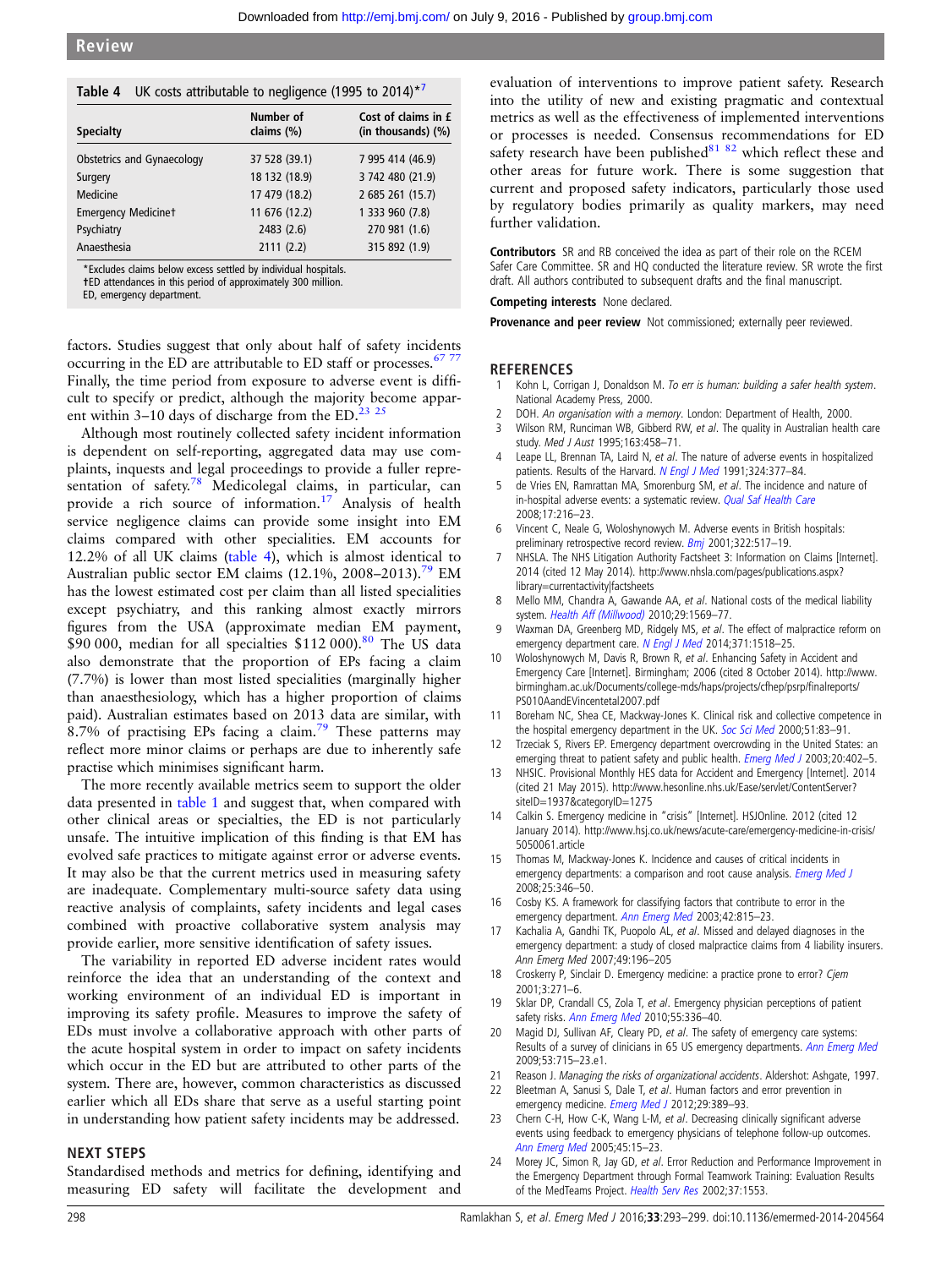- <span id="page-6-0"></span>25 Mills PR, McGuffie AC. Formal medicine reconciliation within the emergency department reduces the medication error rates for emergency admissions. [Emerg](http://dx.doi.org/10.1136/emj.2009.082255) [Med J](http://dx.doi.org/10.1136/emj.2009.082255) 2010;27:911–15.
- 26 Meade CM, Kennedy J, Kaplan J. The effects of emergency department staff rounding on patient safety and satisfaction. [J Emerg Med](http://dx.doi.org/10.1016/j.jemermed.2008.03.042) 2010;38:666-74.
- 27 Schenkel S. Promoting patient safety and preventing medical error in emergency departments. [Acad Emerg Med](http://dx.doi.org/10.1111/j.1553-2712.2000.tb00466.x) 2000;7:1204–22.
- 28 Patterson PD, Pfeiffer AJ, Lave JR, et al. How familiar are clinician teammates in the emergency department? [Emerg Med J](http://dx.doi.org/10.1136/emermed-2013-203199) 2015;32:258-62.
- 29 Ramlakhan SL, Mason SM, O'Keefe C. Primary care services located with EDs—a review of effectiveness.
- 30 Stiell A, Forster AJ, Stiell IG, et al. Prevalence of information gaps in the emergency department and the effect on patient outcomes. CMAJ 2003;169:1023–8.
- 31 Cwinn MA, Forster AJ, Cwinn AA, et al. Prevalence of information gaps for seniors transferred from nursing homes to the emergency department. CJEM 2009;11:462-71.
- 32 Cheung DS, Kelly JJ, Beach C, et al. Improving handoffs in the emergency department. [Ann Emerg Med](http://dx.doi.org/10.1016/j.annemergmed.2009.07.016) 2010;55:171–80.
- 33 Allard J, Wyatt J, Bleakley A, et al. "Do you really need to ask me that now?": a self-audit of interruptions to the "shop floor" practice of a UK consultant emergency physician. *[Emerg Med J](http://dx.doi.org/10.1136/emermed-2011-200218)* 2012;29:872-6.
- 34 Chisholm CD, Collison EK, Nelson DR, et al. Emergency department workplace interruptions: are emergency physicians "interrupt-driven" and "multitasking"? [Acad Emerg Med](http://dx.doi.org/10.1111/j.1553-2712.2000.tb00469.x) 2000;7:1239–43.
- 35 Bradley Morrison J, Rudolph JW. Learning from accident and error: avoiding the hazards of workload, stress, and routine interruptions in the emergency department. [Acad Emerg Med](http://dx.doi.org/10.1111/j.1553-2712.2011.01231.x) 2011;18:1246–54.
- 36 Laxmisan A, Hakimzada F, Sayan OR, et al. The multitasking clinician: decision-making and cognitive demand during and after team handoffs in emergency care. [Int J Med Inf](http://dx.doi.org/10.1016/j.ijmedinf.2006.09.019) 2007;76:801-11.
- 37 RCEM. The STEP campaign. London: Royal College of Emergency Medicine, 2014 (cited 5 March 2015).<http://www.rcem.ac.uk/Shop-Floor/Policy/STEP%20Campaign>
- 38 Farnan JM, Petty LA, Georgitis E, et al. A systematic review: the effect of clinical supervision on patient and residency education outcomes. [Acad Med](http://dx.doi.org/10.1097/ACM.0b013e31824822cc) 2012;87:428–42.
- 39 Epstein SK, Huckins DS, Liu SW, et al. Emergency department crowding and risk of preventable medical errors. [Intern Emerg Med](http://dx.doi.org/10.1007/s11739-011-0702-8) 2012;7:173–80.
- 40 Miro O, Antonio MT, Jimenez S, et al. Decreased health care quality associated with emergency department overcrowding. [Eur J Emerg Med](http://dx.doi.org/10.1097/00063110-199906000-00003) 1999;6:105-7.
- 41 Sun BC, Hsia RY, Weiss RE, et al. Effect of Emergency Department Crowding on Outcomes of Admitted Patients. [Ann Emerg Med](http://dx.doi.org/10.1016/j.annemergmed.2012.10.026) 2013;61:605–11.e6.
- 42 Carter EJ, Pouch SM, Larson EL. The relationship between emergency department crowding and patient outcomes: a systematic review. [J Nurs Scholarsh](http://dx.doi.org/10.1111/jnu.12055) 2014;46:106–15.
- 43 Weissman JS, Rothschild JM, Bendavid E, et al. Hospital workload and adverse events. [Med Care](http://dx.doi.org/10.1097/01.mlr.0000257231.86368.09) 2007;45:448–55.
- 44 Sprivulis PC, Da Silva JA, Jacobs IG, et al. The association between hospital overcrowding and mortality among patients. Med J Aust 2006;184:208–12.
- 45 Singer AJ, Thode HC, Viccellio P, et al. The association between length of emergency department boarding and mortality. [Acad Emerg Med](http://dx.doi.org/10.1111/j.1553-2712.2011.01236.x) 2011;18:1324-9.
- 46 Galipeau J, Pussegoda K, Stevens A, et al. Effectiveness and safety of short-stay units in the emergency department: a systematic review. [Acad Emerg Med](http://dx.doi.org/10.1111/acem.12730) 2015;22:893–907.
- 47 Weber EJ, Mason S, Freeman JV, et al. Implications of England's four-hour target for quality of care and resource use in the emergency department. [Ann Emerg Med](http://dx.doi.org/10.1016/j.annemergmed.2012.08.009) 2012;60:699–706.
- 48 Apker J, Mallak LA, Gibson SC. Communicating in the "gray zone": perceptions about emergency physician hospitalist handoffs and patient safety. [Acad Emerg](http://dx.doi.org/10.1197/j.aem.2007.06.037) [Med](http://dx.doi.org/10.1197/j.aem.2007.06.037) 2007;14:884–94.
- 49 Beach C, Croskerry P, Shapiro M. Profiles in patient safety: emergency care transitions. [Acad Emerg Med](http://dx.doi.org/10.1111/j.1553-2712.2003.tb01350.x) 2003;10:364–7.
- 50 Croskerry P. The feedback sanction. [Acad Emerg Med](http://dx.doi.org/10.1111/j.1553-2712.2000.tb00468.x) 2000;7:1232–8.
- 51 Farhan M, Brown R, Vincent C, et al. The ABC of handover: impact on shift handover in the emergency department. [Emerg Med J](http://dx.doi.org/10.1136/emermed-2011-200201) 2012;29:947-53.
- 52 Royal College of Emergency Medicine. The Safety Toolkit. RCEM, 2013 (cited 1 January 2015]. [http://www.rcem.ac.uk/Shop-Floor/Safer%20Care/Safety%20in%](http://www.rcem.ac.uk/Shop-Floor/Safer%20Care/Safety%20in%20your%20ED/The%20Safety%20Toolkit) [20your%20ED/The%20Safety%20Toolkit](http://www.rcem.ac.uk/Shop-Floor/Safer%20Care/Safety%20in%20your%20ED/The%20Safety%20Toolkit)
- 53 Measures displayed on Hospital Compare [Internet]. (cited 16 September 2015]. <https://www.medicare.gov/hospitalcompare/Data/Measures-Displayed.html>
- 54 Accident and Emergency provisional quality indicators—News stories—GOV.UK [Internet]. (cited 16 September 2015]. [https://www.gov.uk/government/news/](https://www.gov.uk/government/news/accident-and-emergency-provisional-quality-indicators) [accident-and-emergency-provisional-quality-indicators](https://www.gov.uk/government/news/accident-and-emergency-provisional-quality-indicators)
- 55 Guttmann A, Schull MJ, Vermeulen MJ, et al. Association between waiting times and short term mortality and hospital admission after departure from emergency department: population based cohort study from Ontario, Canada. [BMJ](http://dx.doi.org/10.1136/bmj.d2983) 2011;342: d2983.
- 56 Gabayan GZ, Derose SF, Chiu VY, et al. Emergency department crowding and outcomes after emergency department discharge. [Ann Emerg Med](http://dx.doi.org/10.1016/j.annemergmed.2015.04.009) 2015.
- 57 Runciman W, Hibbert P, Thomson R, et al. Towards an International Classification for Patient Safety: key concepts and terms. [Int J Qual Health Care](http://dx.doi.org/10.1093/intqhc/mzn057) 2009;21: 18–26.
- 58 NPSA. Seven steps to patient safety: a quide for NHS staff. London: National Patient Safety Agency, 2004.
- 59 NHS England. Never Events [Internet]. 2015 (cited 1 January 2015). [http://www.](http://www.england.nhs.uk/ourwork/patientsafety/never-events/) [england.nhs.uk/ourwork/patientsafety/never-events/](http://www.england.nhs.uk/ourwork/patientsafety/never-events/)
- 60 DoH. Building a safer NHS for patients. London; 2001.
- 61 Fordyce J, Blank FS, Pekow P, et al. Errors in a busy emergency department. [Ann](http://dx.doi.org/10.1016/S0196-0644(03)00398-6) [Emerg Med](http://dx.doi.org/10.1016/S0196-0644(03)00398-6) 2003;42:324–33.
- 62 Wolff AM, Bourke J. Detecting and reducing adverse events in an Australian rural base hospital emergency department using medical record screening and review. [Emerg Med J](http://dx.doi.org/10.1136/emj.19.1.35) 2002;19:35–40.
- 63 Hendrie J, Sammartino L, Silvapulle MJ, et al. Experience in adverse events detection in an emergency department: Incidence and outcome of events. *[Emerg](http://dx.doi.org/10.1111/j.1742-6723.2006.00896.x)* [Med Australas](http://dx.doi.org/10.1111/j.1742-6723.2006.00896.x) 2007;19:16–24.
- 64 Klinect JR, Wilhelm JA, Helmreich RL. Threat and error management: Data from line operations safety audits. Proceedings of the Tenth International Symposium on Aviation Psychology. Ohio State University, 1999;683–8
- 65 Wears RL. A different approach to safety in emergency medicine. [Ann Emerg Med](http://dx.doi.org/10.1016/S0196-0644(03)00515-8) 2003;42:334–6.
- 66 Calder LA, Forster A, Nelson M, et al. Adverse events among patients registered in high-acuity areas of the emergency department: a prospective cohort study. CJEM 2010;12:421–30.
- 67 Thomas EJ, Studdert DM, Burstin HR, et al. Incidence and types of adverse events and negligent care in Utah and Colorado. [Med Care](http://dx.doi.org/10.1097/00005650-200003000-00003) 2000;38:261-71.
- 68 Chiozza ML, Ponzetti C. FMEA: a model for reducing medical errors. [Clin Chim Acta](http://dx.doi.org/10.1016/j.cca.2009.03.015) 2009;404:75–8.
- 69 Kallberg A, Goransson K, Ostergren J, et al. Medical errors and complaints in emergency department care in Sweden as reported by care providers, healthcare staff and patients-a national review. [Eur J Emerg Med](http://dx.doi.org/10.1097/MEJ.0b013e32834fe917) 2013;20:33-8.
- 70 Forster AJ, Rose NG, van Walraven C, et al. Adverse events following an emergency department visit. [Qual Saf Health Care](http://dx.doi.org/10.1136/qshc.2005.017384) 2007;16:17-22.
- 71 Hall KK, Schenkel SM, Hirshon JM, et al. Incidence and types of non-ideal care events in an emergency department. *[Qual Saf Health Care](http://dx.doi.org/10.1136/qshc.2010.040246)* 2010;19:(Suppl 3): i20–5.
- 72 Camargo CA, Tsai C-L, Sullivan AF, et al. Safety climate and medical errors in 62 US emergency departments. [Ann Emerg Med](http://dx.doi.org/10.1016/j.annemergmed.2012.02.018) 2012;60:555–63.e20.
- 73 Michel P, Quenon JL, de Sarasqueta AM, et al. Comparison of three methods for estimating rates of adverse events and rates of preventable adverse events in acute care hospitals. **[BMJ](http://dx.doi.org/10.1136/bmj.328.7433.199)** 2004;328:199.
- 74 Calder L, Pozgay A, Riff S, et al. Adverse events in patients with return emergency department visits. **[BMJ Qual Saf](http://dx.doi.org/10.1136/bmjqs-2014-003194) 2015;24:142-8.**
- 75 Pronovost PJ, Miller MR, Wachter RM. Tracking progress in patient safety: an elusive target. [JAMA](http://dx.doi.org/10.1001/jama.296.6.696) 2006:296:696-9.
- 76 Sari AB, Sheldon TA, Cracknell A, et al. Sensitivity of routine system for reporting patient safety incidents in an NHS hospital: retrospective case note review. [BMJ](http://dx.doi.org/10.1136/bmj.39031.507153.AE) 2007;334:79.
- 77 Smits M, Groenewegen PP, Timmermans DRM, et al. The nature and causes of unintended events reported at ten emergency departments. [BMC Emerg Med](http://dx.doi.org/10.1186/1471-227X-9-16) 2009;9:16.
- 78 Christiaans-Dingelhoff I, Smits M, Zwaan L, et al. To what extent are adverse events found in patient records reported by patients and healthcare professionals via complaints, claims and incident reports? [BMC Health Serv Res](http://dx.doi.org/10.1186/1472-6963-11-49) 2011;11:49.
- 79 Australia's medical indemnity claims 2012–13 (full publication; 10 Jul 2014 edition) (AIHW)—DownloadAsset.aspx [Internet]. (cited 2 October 2015]. [http://www.aihw.](http://www.aihw.gov.au/WorkArea/DownloadAsset.aspx?id=60129547938) [gov.au/WorkArea/DownloadAsset.aspx?id=60129547938](http://www.aihw.gov.au/WorkArea/DownloadAsset.aspx?id=60129547938)
- 80 Jena AB, Seabury S, Lakdawalla D, et al. Malpractice risk according to physician specialty. [N Engl J Med](http://dx.doi.org/10.1056/NEJMsa1012370) 2011;365:629-36.
- 81 Fee C, Hall K, Morrison JB, et al. Consensus-based recommendations for research priorities related to interventions. [Acad Emerg Med](http://dx.doi.org/10.1111/j.1553-2712.2011.01234.x) 2011;18:1283-8.
- 82 Plint AC, Stang AS, Calder LA, Priorities in Patient Safety Research in Emergency Medicine Consensus Panel. Establishing research priorities for patient safety in emergency medicine: a multidisciplinary consensus panel. [Int J Emerg Med](http://dx.doi.org/10.1186/s12245-014-0049-9) 2015;8:1.